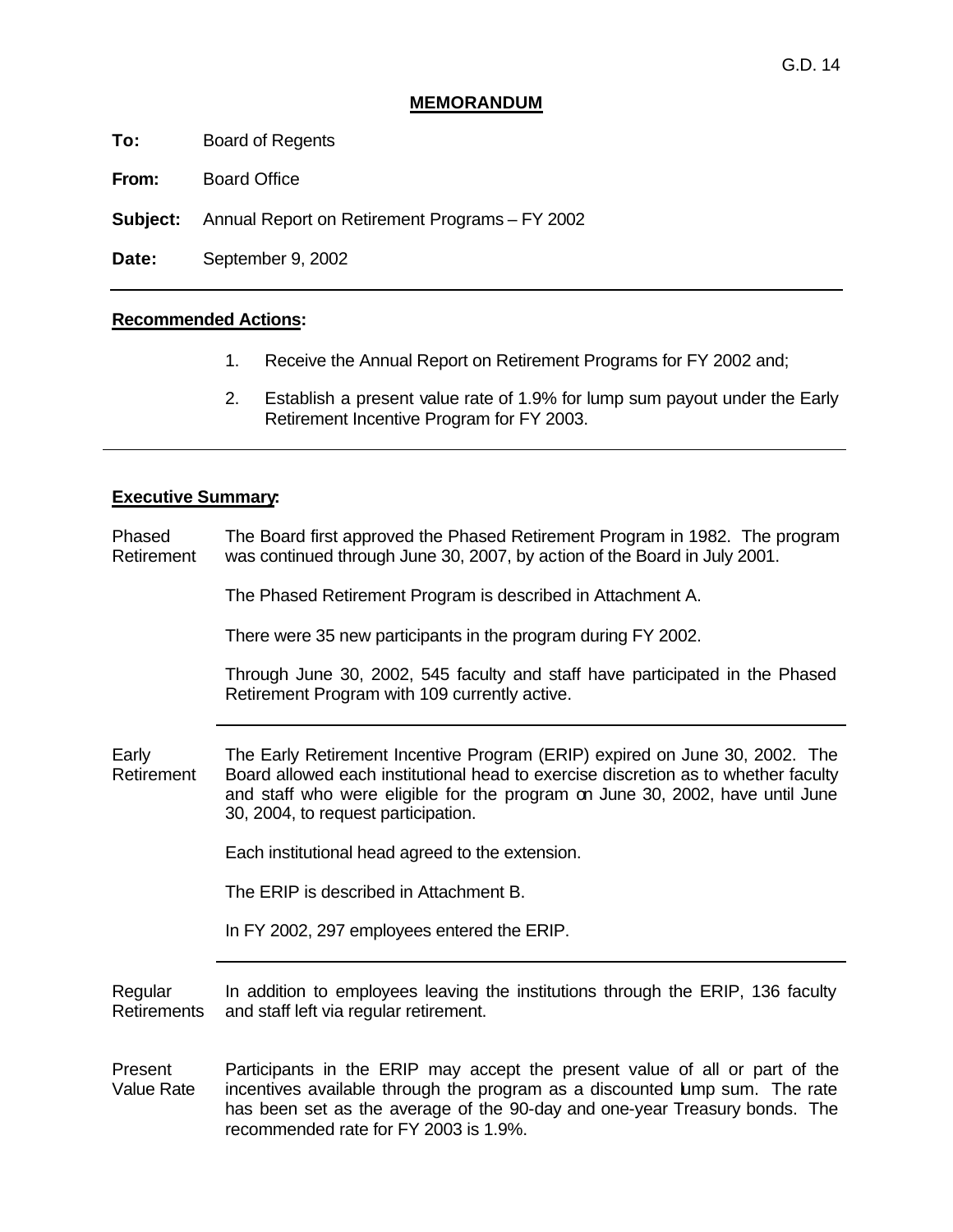Age **Distribution** As part of this annual governance report, the institutions report the age distribution of faculty and staff. Currently, 29.2% of faculty; 12.8% of P&S staff; and 18.7% of merit staff are age 55 or older.

### **Background and Analysis:**

Phased Retirement New participants into the Phased Retirement Program during FY 2002 by employee category are as follows:

|            | Faculty | <b>P&amp;S</b> | Merit | Total |
|------------|---------|----------------|-------|-------|
| <b>SUI</b> |         |                |       | າາ    |
| <b>ISU</b> |         |                |       |       |
| <b>UNI</b> |         |                |       |       |
|            |         |                |       | 35    |

New participants over the past five years are as follows:

| 5-year     | FY 1998 | 44 |
|------------|---------|----|
| comparison | FY 1999 | 48 |
|            | FY 2000 | 50 |
|            | FY 2001 | 41 |
|            | FY 2001 | 35 |

There have been no participants at the special schools in the past five years.

Released funds The following table shows the financial impact of the program at the universities for FY 2002. "Incentive Amount" is the difference between the total compensation (salary and university fringe benefit contributions) under the Phased Retirement Program and the total compensation that would have been paid if the individual had reduced to the specified percentage of effort without the special provisions of the program. "Released Funds" is the difference between the total compensation received under the policy and the total compensation that would have been received if the individual had remained full time.

|     | Incentive<br>Amounts | Released<br>Funds |
|-----|----------------------|-------------------|
| SUI | 933.205              | 2.150.720         |
| ISU | 459.482              | 1.491.164         |
|     | 197.072              | 300.446           |

The released funds are used for replacement personnel or reallocation to other areas of need.

Early Retirement Since the beginning of the ERIP in 1986, 2,609 faculty and staff have chosen this retirement option. During FY 2002, 297 employees entered the program.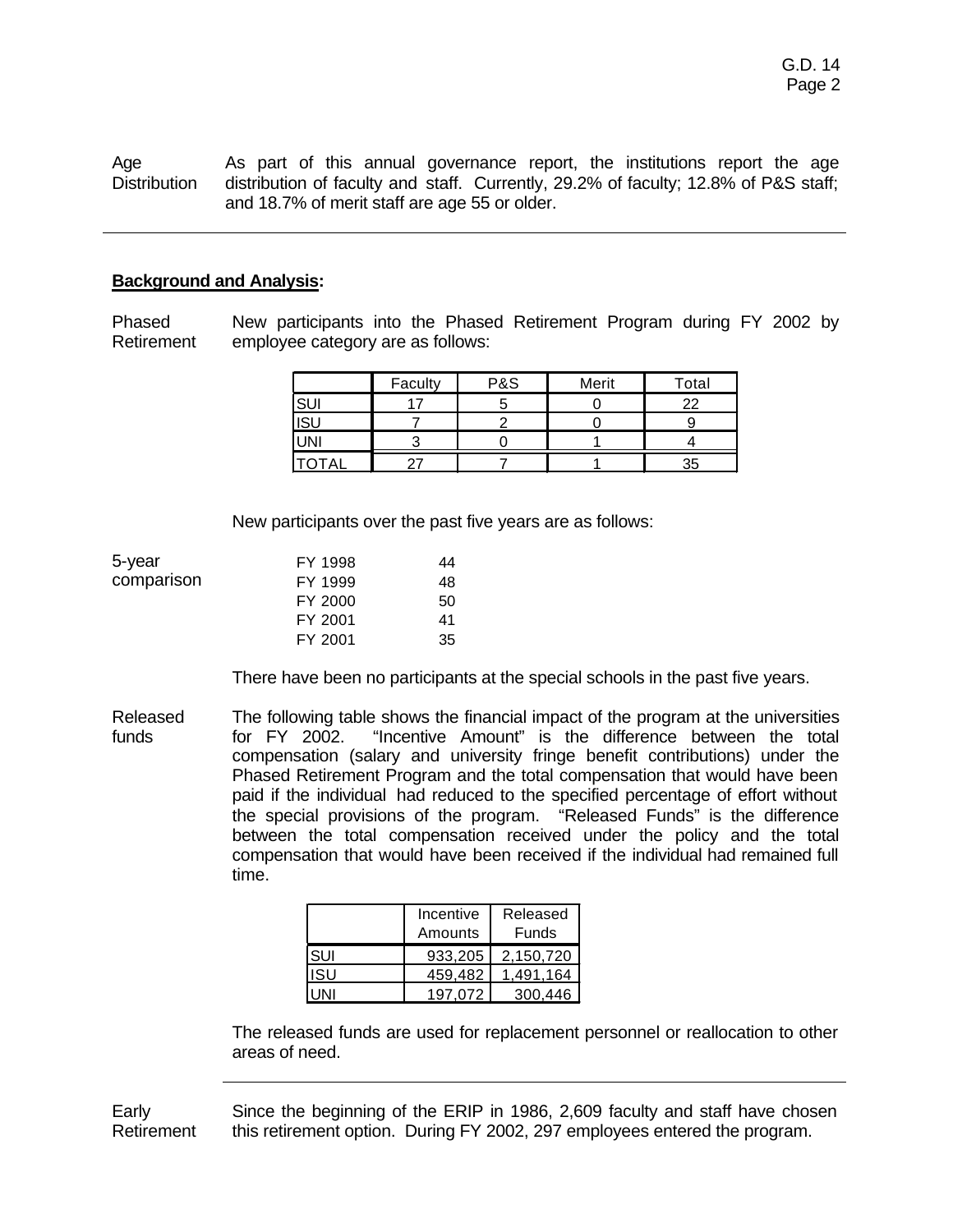|                | SUI      | <b>ISU</b> | UNI | <b>ISD</b> | <b>IBSSS</b> | <b>TOTAL</b>  |
|----------------|----------|------------|-----|------------|--------------|---------------|
| Faculy         | 19       | 21         | 44  |            |              | 65            |
| <b>P&amp;S</b> | 57<br>ັບ | 25         | ັ   |            |              | $\circ$<br>O1 |
| Merit          | 93       | ົ          | 13  |            |              | 145           |
| <b>OTAL</b>    | 169      | 93         | 29  |            |              | 297           |

Early retirees A breakdown of early retirees by category for FY 2002 is shown below:

ERIP participation since FY 1998 is shown below:

5-year comparis

Future

funds

| son | FY 1998 | 146 |
|-----|---------|-----|
|     | FY 1999 | 216 |
|     | FY 2000 | 218 |
|     | FY 2001 | 254 |
|     | FY 2002 | 297 |
|     |         |     |

The following table shows the future liability and estimated funds available for reallocation during the period the retirees are in the program. A retiree can be in the program from one to eight years dependent upon age.

liability and available for reallocation FY 2002 **Participants** Future Benefit Liability for Retirees Estimated Funds Available for Reallocation SUI 169 6,584,994 4,335,142 ISU 93 3,454,438 11,441,023 UNI 29 1,321,014 2,751,636 ISD 4 192,207 1,287,808 IBSSS 2 37,601 (79,799) TOTAL 297 11,590,254 19,735,810

> As noted above the funds available for reallocation is the total estimated available over the period of time retirees are in the program. Average length of participation is 4.8 years at SUI; 4.7 years at ISU; and 5.51 years at UNI. For example, with an average length of program of participation of 5.51 years at UNI, the estimated available funds for reallocation per year would be \$499,389.

Some positions eliminated In addition some of these positions were eliminated as a part in the overall budget reductions in FY 2002 and FY 2003 and, therefore, do not generate a savings now or in the future.

> Savings result when employees who elect early retirement are either not replaced or replaced at lower salaries. Of the 297 employees who chose early retirement in FY 2002, 192 were replaced at lower salaries; 54 were not replaced; 19 were replaced at higher salaries; and 7 were replaced at the same salary. Searches are underway to replace 27 employees.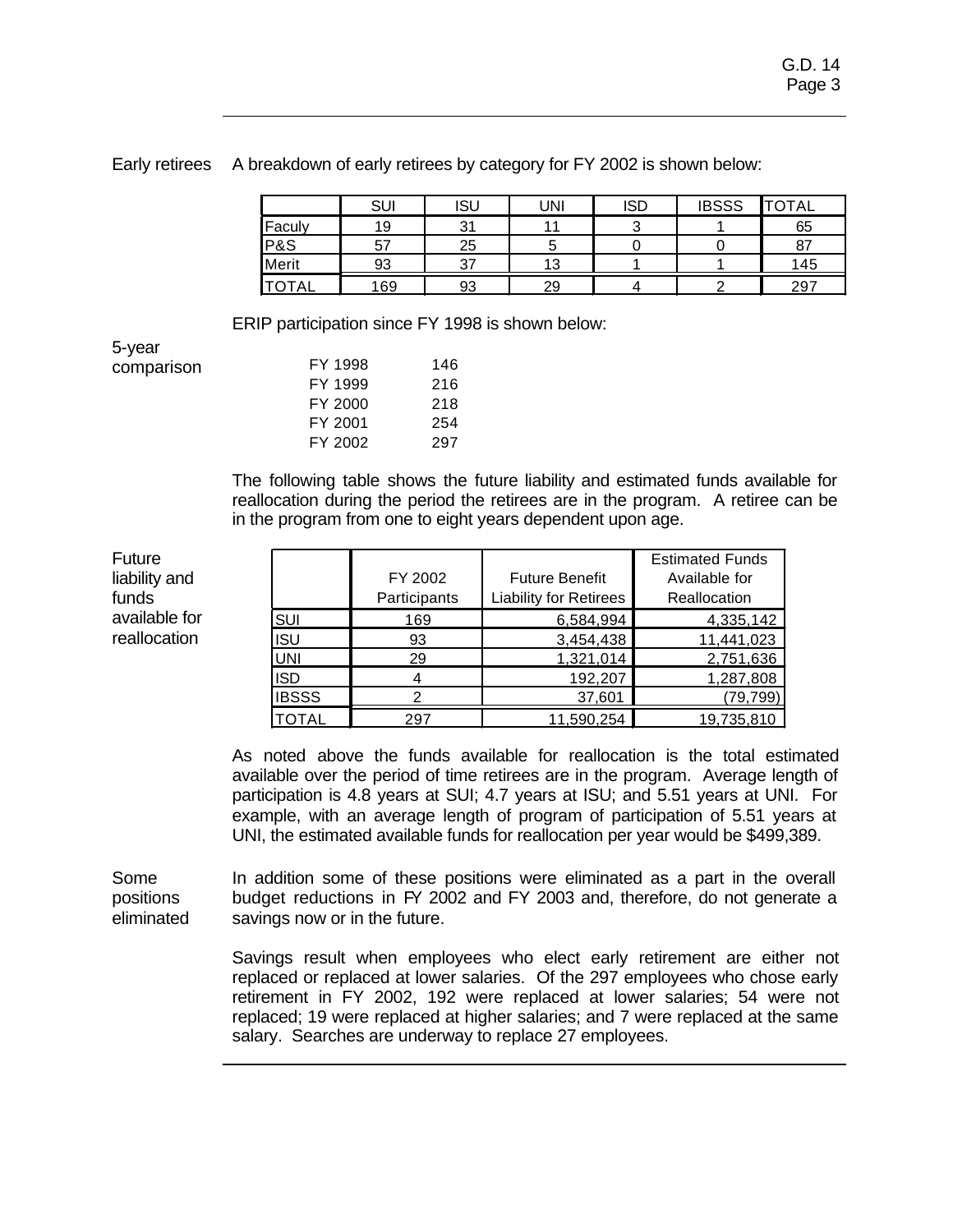Regular Retirements In addition to early retirements, faculty and staff left the institutions through regular retirement.

|              | Faculty | P&S | Merit | Total |
|--------------|---------|-----|-------|-------|
| SUI          | 28      | 18  | 19    | 65    |
| <b>ISU</b>   | 22      | 13  | 22    | 57    |
| <u>UNI</u>   |         |     |       | 14    |
| <b>ISD</b>   |         |     |       |       |
| <b>IBSSS</b> |         |     |       |       |
|              | 56      | 33  |       | 136   |

5- year

comparison As a comparison, there were 160 regular retirements in FY 2001; 166 in FY 2000; 294 in FY 1999; and 215 in FY 1998.

Age **Distribution** Current age distributions of the faculty and staff at the three universities are shown below:

|         | Percent Age<br>50 and Over | Percent Age<br>55 and Over | Percent Age<br>65 and Over |
|---------|----------------------------|----------------------------|----------------------------|
| Faculty | 47.1%                      | 29.2%                      | 5.0%                       |
| P&S     | 29.1%                      | 12.8%                      | 0.6%                       |
| Merit   | 36.1%                      | 18.7%                      | 1.6%                       |

Current faculty age distributions show that the three universities have 1.1% of faculty age 70 and above.

arcea Bunson Marcia R. Brunson

lichde Approved:

Gregory S. Nichols

H:(HR/docket2002)SeptGD14.doc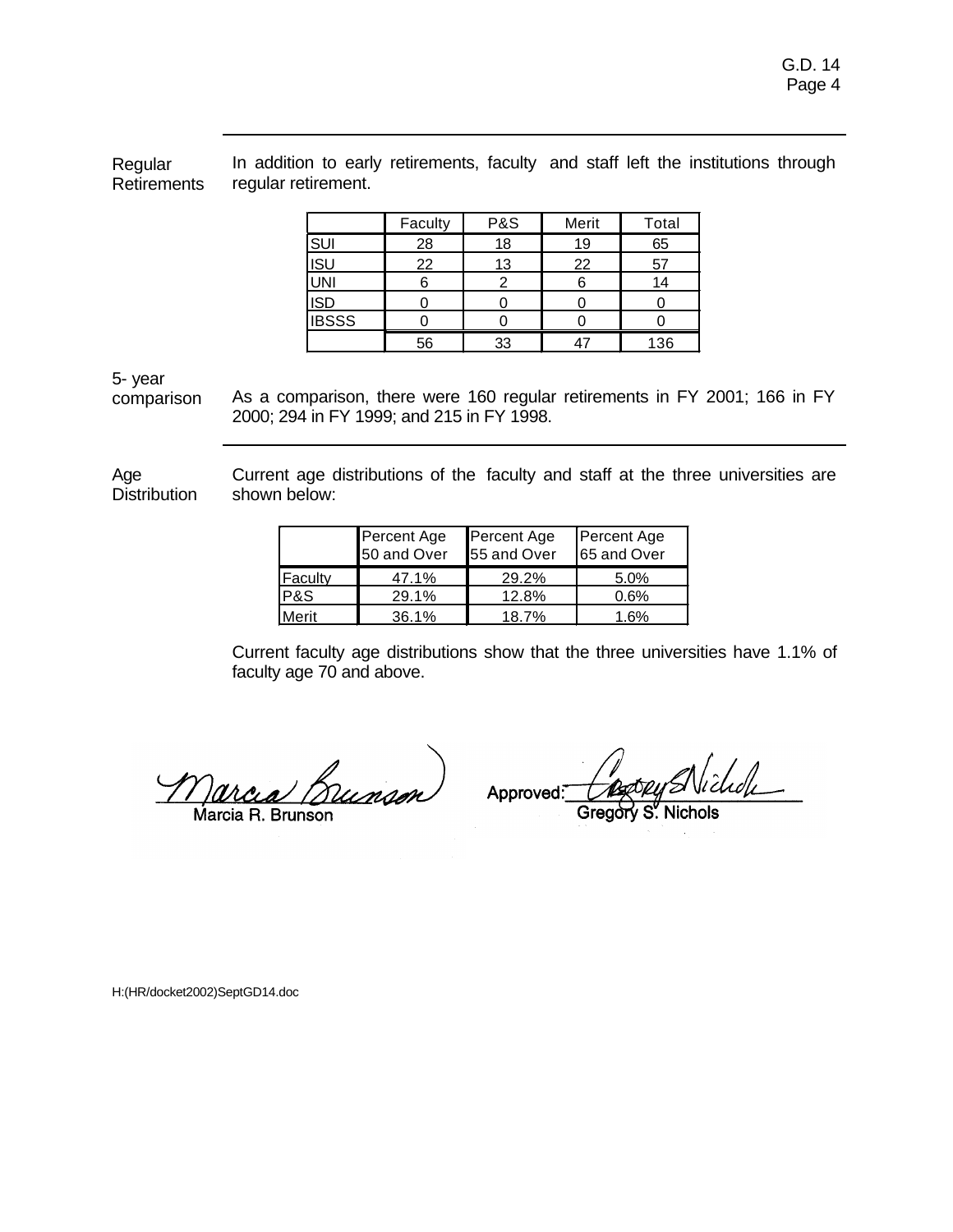### **Phased Retirement Policy**

Eligibility: Faculty of Regent universities and the special schools and professional and scientific staff of the Regent institutions and Board Office who have attained the age of 57 with at least 15 years of service with the Board of Regents are eligible for participation in the phased retirement program. Merit system employees who have attained age 60 and have at least 20 years of service with the Board of Regents are eligible for participation.

Approval: At various levels within the institution, no right to enter a phased retirement agreement without approval by all officials as designated by the institutions is conferred by this policy. The Board of Regents will ratify entries into the phased retirement program as a part of the monthly Register of Personnel Changes.

Schedule of Phasing: A staff member may reduce from full-time to no more than a half-time appointment either directly or via a stepped schedule. At no time during the phasing period may an employee hold greater than a 65 percent appointment. The maximum phasing period will be five years with full retirement required at the end of the specified phasing period. Once phased retirement is initiated, employees may not return to full-time appointment.

Compensation: During the first four years of the phasing period, the salary received will reflect the reduced responsibilities plus an additional 10 percent of the budgeted salary, had the person worked full time. In the fifth year following the initiation of phased retirement, the staff member's appointment will be no greater than fifty percent, and the salary will be proportional to the budgeted salary had the person worked full-time.

Benefits: During the first four years of the phasing period, institution and staff member contributions will continue for life insurance, health insurance, and disability insurance at the same levels which would have prevailed had the staff member continued at a full-time appointment. Retirement contributions to TIAA/CREF will be based on the salary which would have obtained had the individual continued a full-time appointment. As mandated by law, FICA contributions will be based on the staff member's actual salary during the partial or pre-retirement period. The same is true for retirement contributions for those participating in the Iowa Public Employees Retirement System or Federal Civil Service System. Accrual of vacation and sick leave will be based on percentage of appointment.

Duration of Program: Subject to annual review, the program will expire on June 30, 2007, unless renewed by the Board prior to expiration.